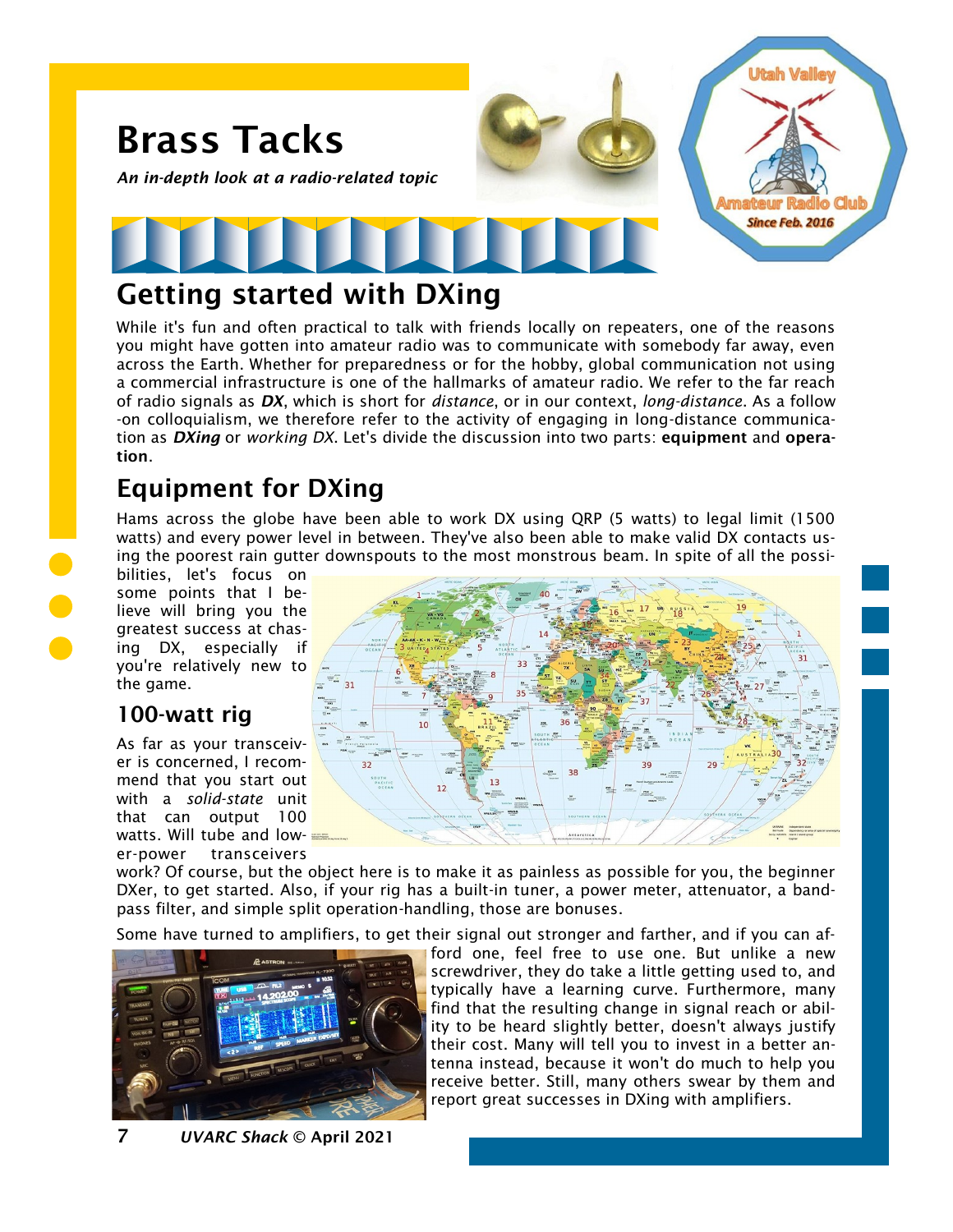

## Vertical antenna with radials

If you stood on your roof, and looked out toward the horizon, it's easy to envision signals that you send from your antenna shooting skyward at, say, a 45-degree angle, refracting off the ionosphere, then landing in some remote location. It becomes obvious that sending signals from your antenna at a 40-degree angle upward from the horizon might reach a little farther than the first signals you envisioned. In fact, you're soon aware that you want your signal to be aimed as close (low) to the horizon as possible, so that it refracts off the ionosphere as far away as possible. Your antenna will radiate signals all around it, but the angle above the horizon, of the strongest signal from your antenna is called the *takeoff angle of radiation*, or simply, the *takeoff angle*.

It would be nice to have a low-takeoff angle Yagi beam on a tower at your disposal, and the ability to rotate it toward the direction of the strongest signal. But, if you're poor, like most of us, you might need to settle for something less, yet that can still work DX from your location. I recommend erecting a *vertical antenna*, to give you a low takeoff angle, but it comes at the price of a *greater noise level*.

And whether you ground-mount your vertical or roofmount it, I also recommend you install radials for it, whether or not the manufacturer states that their antenna requires them. Keep in mind that if the antenna does not require radials, it means the designer has calculated the element lengths or coil impedances to provide the best match without radials, likely requiring you to adjust element lengths accordingly, or use a tuner, or both.

If possible, install two symmetric pairs of radials per band, each the length of a quarter-wave for the lowest band. For example, if I'm installing radials for a fourband vertical, the lowest band of which is 80 meters, I would lay out two pairs per band times four bands, equals sixteen radials of 234  $\div$  3.5 MHz = 67 feet each. Most of us don't have the real estate to lay out sixteen 67-foot radials, so we compromise and cut them short or bend them at an angle where we need to. And if you aren't able to lay out the pairs perfectly symmetrical, just do the best you can.



Other antennas, such as magnetic loops, end-feds, and hex beams have worked well to some degree for many DXers. The secret to many of their successes is *height*, such that typically, the higher you can mount an antenna element, the lower the takeoff angle. But location can be equally important, especially if you're transmitting from wet, marshy soil (ideal), or trying to get your signal out of a narrow, dry canyon (not so much).

8 *UVARC Shack* © April 2021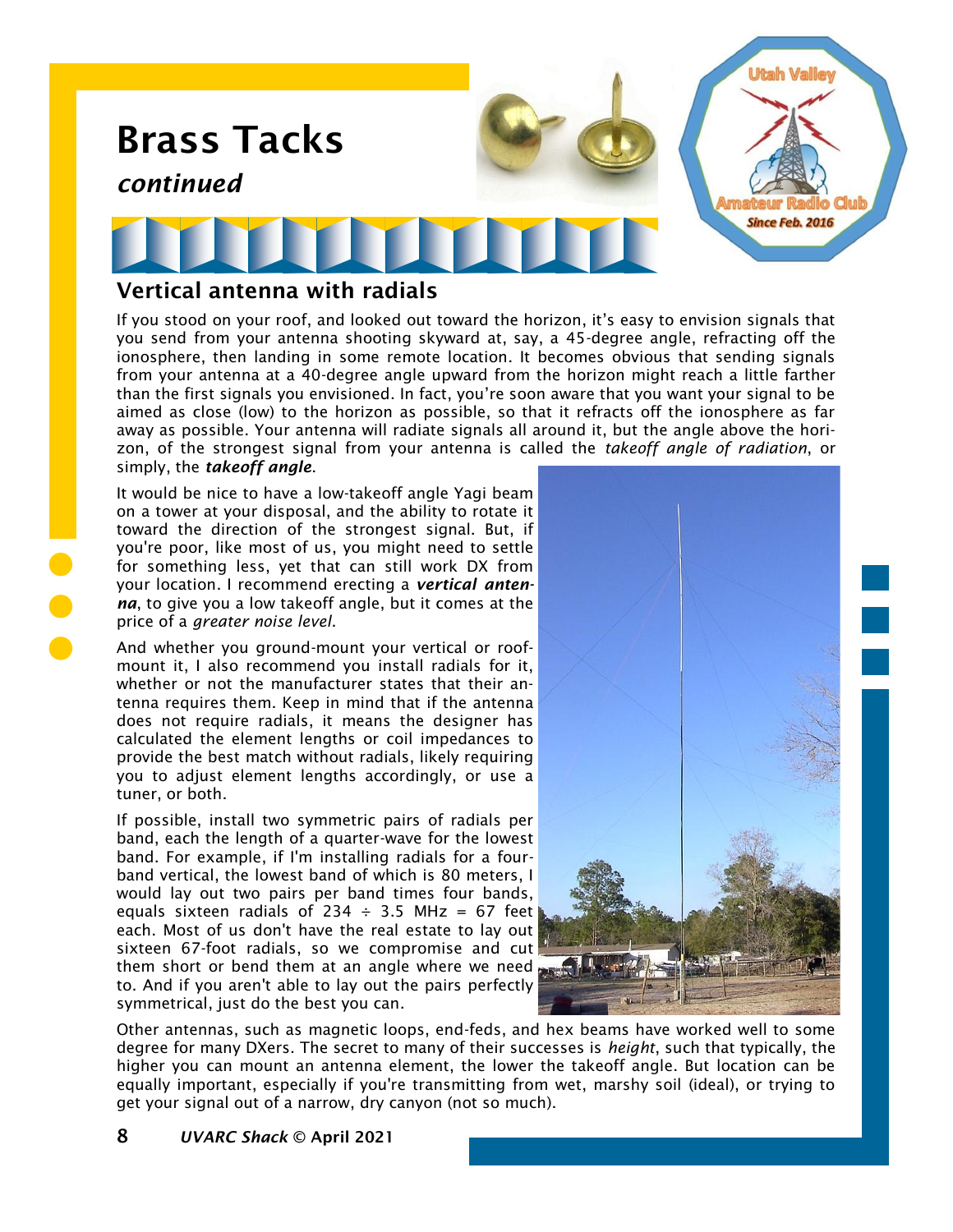

by conductive objects, altering its characteristic impedance, a problem not normally encountered with coaxial cable. Once you've had a few years of DX success, feel free to experiment with lower power, amplifiers, other kinds of antennas, and see what works for you. Then, tell the rest of us about your successes, so we can learn from your experience. No matter your an-

# Operating for DXing

rent draw due to low feed line impedance.

A DX location is typically one that is outside one's own country; however, for contesting, award, and spotting purposes, the term *DX* has developed a rather loose definition over the years. Today,

tenna or feed line setup, however, I recommend that you always *use a tuner* to protect your transceiver from an extra-heavy cur-

most locations outside the US are still considered DX to Americans, but that includes Hawaii, and often Alaska, yet DX typically does not include Canada or Mexico. That being said, when hams begin venturing into DXing, they tend to hope for exotic contacts in transoceanic lands.

With that goal in mind, then, DXing for us means making contacts with hams across the waters. With a Technician class license, you can enjoy DXing on a section of the 10-meter band using SSB (single sideband) during favorable sunspot periods, or the 80-meter and 40-meter bands using CW. But to enjoy making SSB contacts on all bands, you'll need to upgrade to a General class license. And since our focus is on getting started, our concentration is on SSB.



Amateur radio operation for DX is not quite the same as operating on a local repeater. You're attempting to communicate, possibly across the globe, with somebody whose native language might not be English, and whose operating customs and habits might be quite different from those of a friend you might contact across town. In fact, it takes some practice to get it all right, but we can break down the experience by two activities: *calling* for a contact, and *answering* somebody who's calling out for a contact.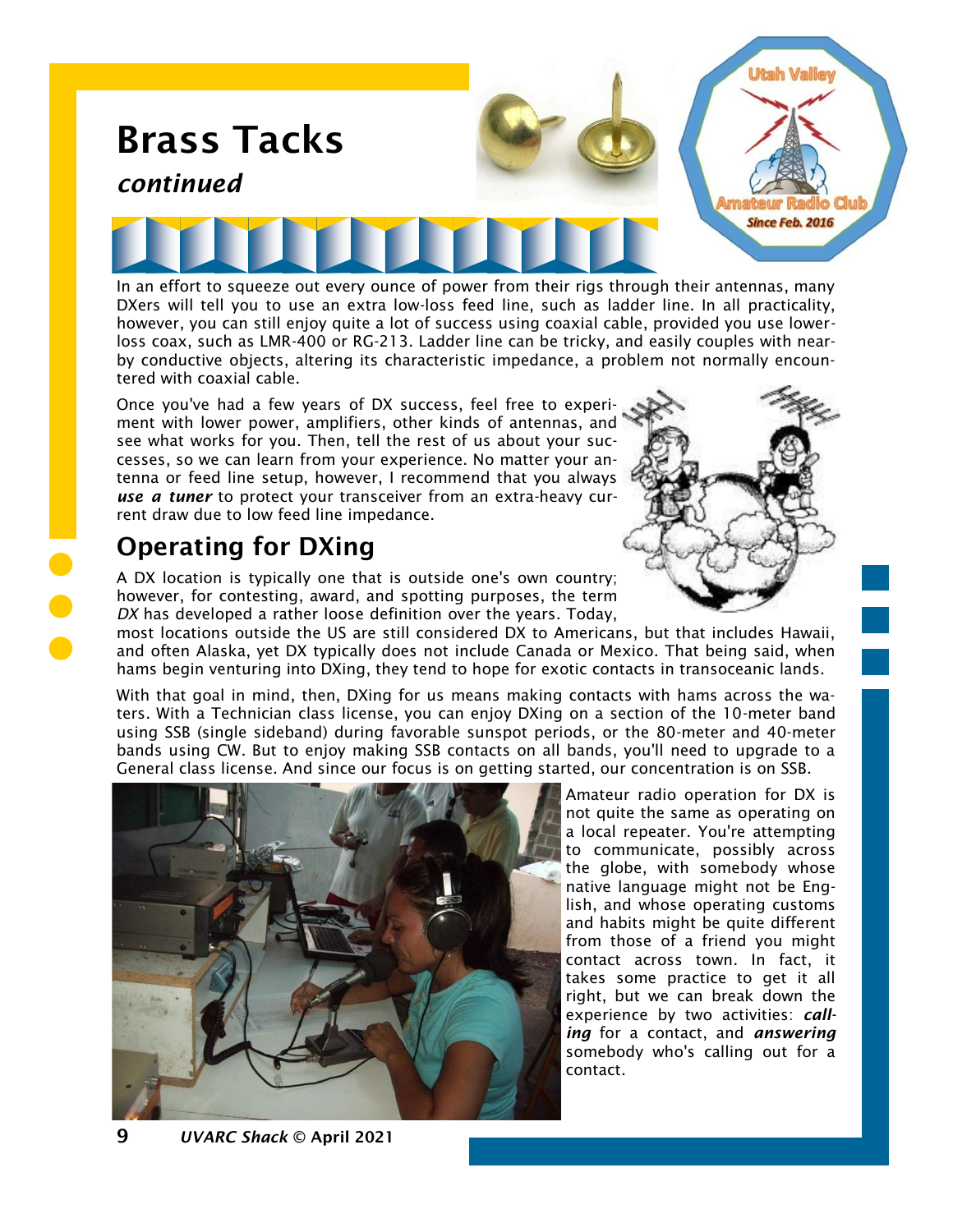

#### Answering DX

When seeking a DX contact, first select a band for the time of day you're targeting, then check propagation forecasts for that band, by using online software such as [VOACAP.](https://www.voacap.com/) You can also check online spotting software such as [DXSummit,](http://www.dxsummit.fi/#/) for international amateurs that are being reported by American hams, if you're an American station. Still, you can simply go for broke, shoot from the hip, and a few other cliches for randomly spinning the big dial and surprising yourself by what's out there.

Listen carefully for a station calling CQ, maybe with an international accent, or a hollow or fluttery sound, possibly caused by multiple hops of the signal. If you hear a pileup, but don't hear the calling station, try using the [WebSDR](http://www.sdrutah.org/) to listen for the DXer, then answer the ham on your transceiver, if it becomes apparent that he or she really is calling from a DX location.

Listen for the word *split* or the phrase *listening up*, in case the calling station is transmitting on one frequency and listening on another. If the calling station states "listening up 5," it means they're listening on a frequency that's 5 kHz higher than the one they transmitted on, and so you need to transmit on that higher frequency. For example, you're tuned to 7.180 MHz, and hear the DX station say "listening up 10," it means you must transmit on 7.190 MHz to have the DX station hear you. Most modern HF rigs have a built-in method of performing split operation by using two VFOs, in which you set the split difference in kHz, then simply enable the function. After that, your transmissions will be on one frequency, while your reception will be on another, just like you were communication through a repeater.

Take note of the *exchange* between the calling station and the respondents, and determine whether they're casual conversations or rapid successions of signal reports. If you're American, and you find that the calling station is also American (because of the call sign) calling *CQDX*, be sure not to answer that one, because they're asking for only DX stations (outside the US) to respond.



Also listen for *restrictions*, such as "Europe only," which tells all but European stations to stand by. Sometimes they restrict the contacts to your call sign digit, by saying, "7 only" or "4 stations." Be sensitive to those restrictions. Then, when it's your turn, simply state your call sign phonetically, slowly, and clearly, and nothing else.

Once you've established contact, talk with the DX station as you would normally talk with any other, or simply give them the exchange, whichever you had determined by listening to his CQ, or by how others responded. If the DX station only expects the rapid exchange, don't

try to engage them in conversation, but make your exchange loud, clear, and concise. Finally, log the contact in your favorite log book, but be sure to also log it in **QRZ.com**, so that when people look up your call sign, they can also see the list of DX contacts you've made.